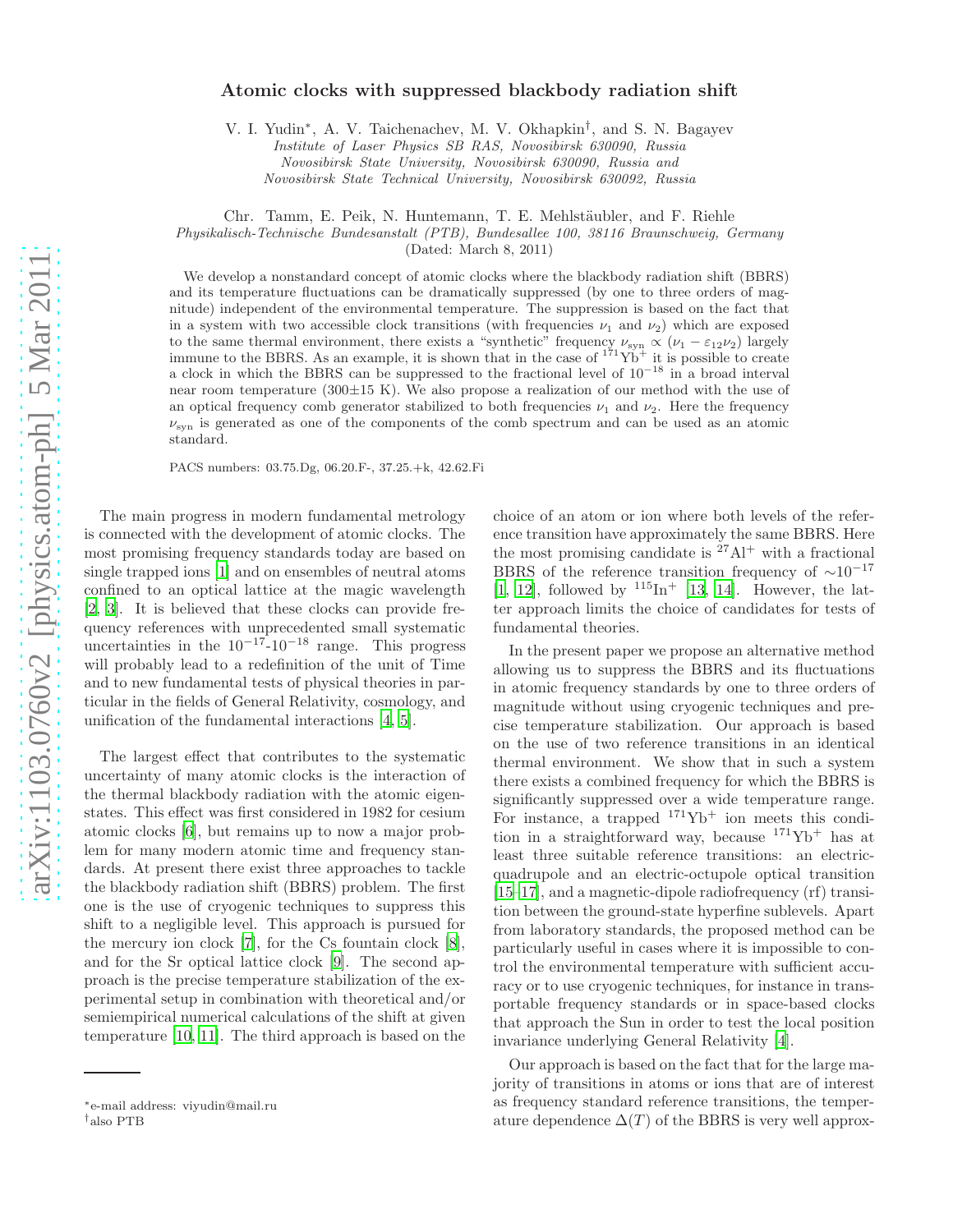$$
\nu_j(T) \approx \nu_j^{(0)} + a_j \left(\frac{T}{T_0}\right)^4 \quad (j = 1, 2), \tag{1}
$$

where  $a_j$  is an individual characteristic of the transition j determined by the atomic structure and  $T_0$  is the mean temperature of the clock operation. Let us introduce the coefficient  $\varepsilon_{12} = a_1/a_2$ . As is easily seen, the following superposition does not experience the BBRS:  $\nu_1(T)$  –  $\varepsilon_{12}\nu_2(T) = \nu_1^{(0)} - \varepsilon_{12}\nu_2^{(0)}$ . In compliance with this we define a new "synthetic" frequency  $\nu_\mathrm{syn}$  as

<span id="page-1-0"></span>
$$
\nu_{\rm syn} = R[\nu_1(T) - \varepsilon_{12}\nu_2(T)] = R[\nu_1^{(0)} - \varepsilon_{12}\nu_2^{(0)}], \quad (2)
$$

where  $R$  is some numerical multiplier whose value can be chosen freely. Thus, one can use the frequency  $\nu_{syn}$ as a new clock output frequency which is immune to the BBRS and to fluctuations in the operating temperature, while the thermal shifts  $a_j T^4$  of the working frequencies  $\nu_i$  can be large.

One possibility is to independently measure both frequencies  $\nu_{1,2}(T)$  and to use for the clock operation the synthetic frequency according to Eq. [\(2\)](#page-1-0) (assuming, for example,  $R = \pm 1$ ). In this case, obviously the synthetic frequency does not directly correspond to any frequency of a physical signal. Another approach is to synthesize this frequency as a real physical signal by means of an optical frequency comb generator. Let us consider the situation where two modes of the frequency comb generator are stabilized to the two optical frequencies  $\nu_{1,2}(T) = f_0 + n_{1,2}f_r$  at a given temperature T (see Fig[.1\)](#page-1-1). As a result, the parameters of the comb spectrum, i.e., the pulse repetition rate  $f_r$  and the offset frequency  $f_0$  are unambiguously determined and the frequency of the m-th mode equals:

$$
\nu_m(T) = f_0 + mf_r =
$$
  
\n
$$
\frac{m(\nu_2^{(0)} - \nu_1^{(0)}) + n_2 \nu_1^{(0)} - n_1 \nu_2^{(0)}}{n_2 - n_1} + (3)
$$
  
\n
$$
\frac{m(a_2 - a_1) + n_2 a_1 - n_1 a_2}{n_2 - n_1} \left(\frac{T}{T_0}\right)^4.
$$

From this expression one can define a number  $m = m_0$ for which the coefficient of the temperature-dependent term is zero:

<span id="page-1-2"></span>
$$
m_0 = \frac{n_1 a_2 - n_2 a_1}{a_2 - a_1} = \frac{n_1 - \varepsilon_{12} n_2}{1 - \varepsilon_{12}}.
$$
 (4)

This shows that the BBRS is suppressed for the frequency  $\nu_{m_0}$ . After a simple transformation we see that the fre-



<span id="page-1-1"></span>FIG. 1: Illustration of femtosecond comb stabilized to the two clock transitions with frequencies  $\nu_1$  and  $\nu_2$  at a given temperature  $T$ .

quency  $\nu_{m_0}$  is the synthetic frequency defined in Eq. [\(2\)](#page-1-0),

<span id="page-1-3"></span>
$$
\nu_{m_0} = \nu_{\rm syn}^{\rm (comb)} = \frac{\nu_1^{(0)} - \varepsilon_{12}\nu_2^{(0)}}{1 - \varepsilon_{12}},\tag{5}
$$

as it should be. Here,  $m_0$  is the natural number closest to the value of the right-hand side of Eq. [\(4\)](#page-1-2). For this it is necessary to satisfy the condition  $m_0 > 0$  that is equivalent to  $\nu_{syn}^{(comb)} > 0$  in Eq. [\(5\)](#page-1-3).

Apart from the frequency  $\nu_{m_0}$  which is a component of the optical spectrum of the frequency comb generator, in our system one can also define the much smaller frequency

<span id="page-1-4"></span>
$$
\frac{\nu_{m_0}}{m_0} = f_r + \frac{f_0}{m_0} \tag{6}
$$

which corresponds to a rf standard at  $\nu_{m_0}/m_0$ . Since the frequencies  $f_r$  and  $f_0$  can be extracted from a stabilized comb generator with negligible error, one can use them to synthesize  $\nu_{m_0}/m_0$ . This synthesized radiofrequency has the same immunity to BBRS as  $\nu_{m_0}$ . It is interesting to note that the radiofrequency given in Eq. [\(6\)](#page-1-4) is welldefined in our system even if  $m_0 < 0$  in Eq. [\(4\)](#page-1-2), i.e., if the basic frequency component  $\nu_{m_0}$  exists only virtually.

As was shown above, in the case of a frequency comb stabilized to two BBR-shifted clock transitions with frequencies  $\nu_1(T)$  and  $\nu_2(T)$ , there exists a frequency component  $\nu_{m_0}$  (for  $m_0 > 0$ ) for which the thermal shift and the sensitivity to temperature fluctuations vanish. This frequency component can serve as an atomic frequency standard. In practice, the BBRS is strongly suppressed for a range of comb frequencies around  $\nu_{m_0}$ . The residual shift of frequency components  $\nu_{m_0\pm l}$  near  $\nu_{m_0}$  is given by:

$$
\nu_{m_0 \pm l} = \nu_{m_0} \pm l f_r
$$
  
=  $\nu_{m_0} \pm l \frac{\nu_2^{(0)} - \nu_1^{(0)}}{n_2 - n_1} \pm l \frac{a_2 - a_1}{n_2 - n_1} \left(\frac{T}{T_0}\right)^4$ . (7)

This indicates that the suppression is effective as long as  $(n_2 - n_1) \gg l$ . For example, for frequencies  $\nu_1^{(0)}$  and  $\nu_2^{(0)}$  in the optical range, the comb mode index difference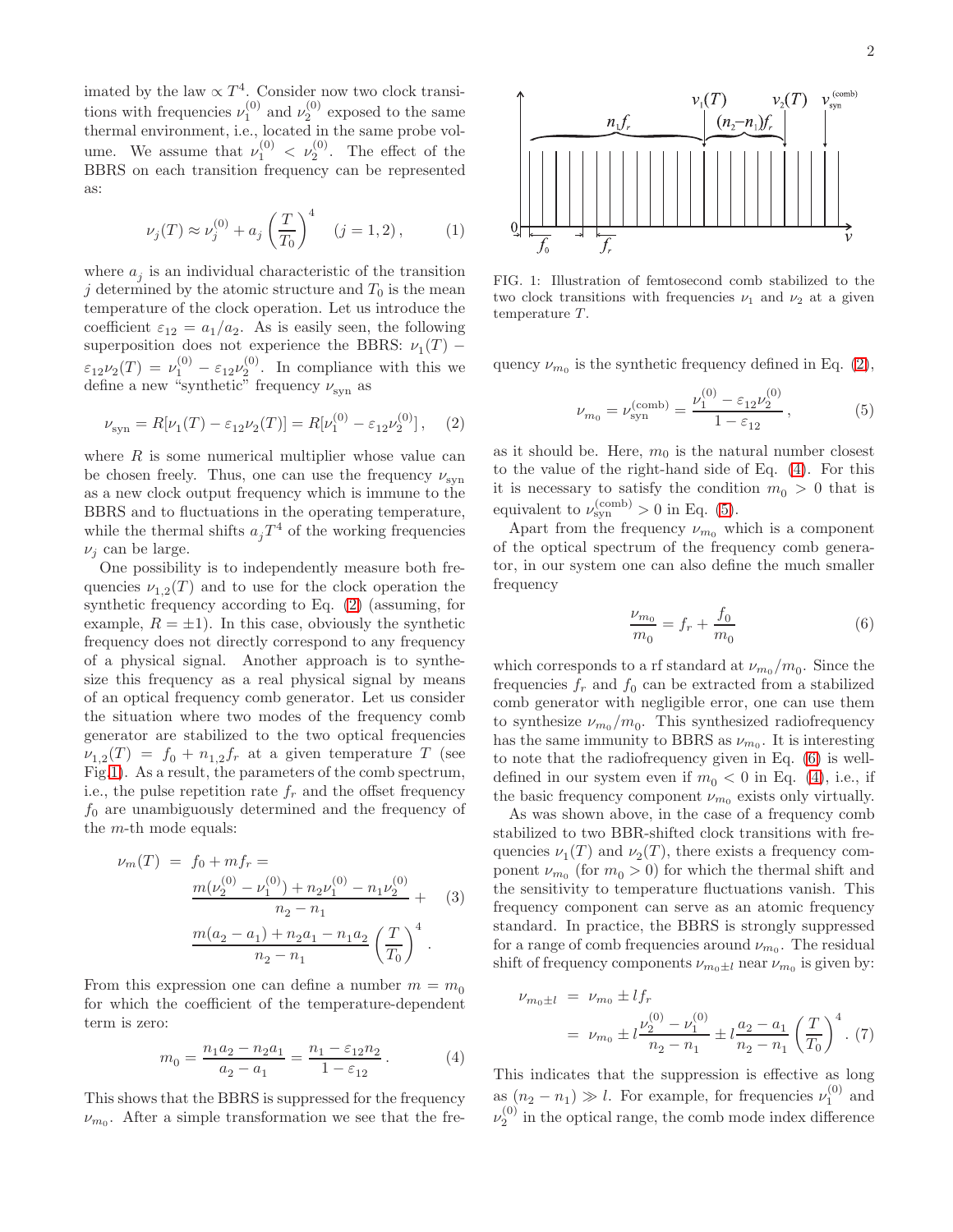$(n_2 - n_1)$  will typically be in the range of  $10^5$  or higher (see the discussion for the case of  $171\text{Yb}^+$  below). On the whole, the choice of the exact value of the synthetic frequency  $\nu_{syn}$  is to some extent arbitrary if one takes into account that the coefficient  $\varepsilon_{12}$  is only known with limited accuracy and that Eq. (1) is an approximation that neglects higher-order terms in the temperature dependence of the BBRS [\[18\]](#page-4-16). Including higher-order terms the BBRS can be expresssed as:

<span id="page-2-1"></span>
$$
\Delta^{(j)}(T) = a_j \left(\frac{T}{T_0}\right)^4 + b_j \left(\frac{T}{T_0}\right)^6 + \dots \quad (j = 1, 2). \tag{8}
$$

From this we can estimate a basic limitation of the possibility to suppress the BBRS and its temperature dependence. Usually, near room temperature  $T_0 = 300$  K the contribution of the higher terms  $[b_j(T/T_0)^6 + ...]$  is a factor of 10 to  $10^3$  smaller than that of the main  $T^4$ -term [\[6,](#page-4-5) [19\]](#page-4-17). This indicates that here it would not be useful to suppress the  $T^4$ -dependence of  $\nu_{syn}$  to better than one to three orders of magnitude because higher-order contributions to the BBRS remain uncompensated. For example, in order to achieve a suppression factor of  $10^2$  for the  $T^4$ dependence, it would be sufficient to know the coefficient  $\varepsilon_{12}$  with relative uncertainty of  $10^{-2}$ .

It may be noted that apart from theoretical calculations the coefficient  $\varepsilon_{12}$  can be determined by purely experimental means. To do this we can apply a quasistatic electric field (or the field of an infrared laser) to determine the shifts of the reference transition frequencies  $\nu_1$  and  $\nu_2$  due to the differences in the static polarizabilities of the involved atomic energy levels. From a practical point of view it is very advantageous that we do not need to know the magnitude of the electric field at the place of the atoms because we only have to determine the ratio  $a_1/a_2$ . If a frequency comb generator is stabilized to  $\nu_1$ and  $\nu_2$  as shown in Fig.1, the frequency  $\nu_{m_0}$  can be identified in a direct way as the frequency component which does not experience any scalar Stark shift in the applied quasistatic field.

As an example that permits the practical realization of the ideas presented above, we consider the ion  $171\text{Yb}^+$ . As shown in Fig[.2,](#page-2-0) the level system of  $171Yb^+$  provides two narrow-linewidth transitions from the ground state in the visible spectral range which can be used as reference transitions of an optical frequency standard: the quadrupole transition  ${}^{2}S_{1/2}(F = 0) \rightarrow {}^{2}D_{3/2}(F = 0)$ 2),  $\lambda \approx 436$  nm and the octupole transition  ${}^{2}S_{1/2}(F =$ 0)  $\rightarrow$ <sup>2</sup>F<sub>7/2</sub>(F = 3),  $\lambda \approx 467$  nm. More detailed information on the spectroscopy of these transitions can be found in [\[15](#page-4-14)[–17,](#page-4-15) [20\]](#page-4-18). It may be noted that the case of  $171\text{Yb}^+$  is especially attractive because here both clock transitions lie in a technically convenient frequency range and experience exactly the same thermal environment if probed in one ion.

The BBRS of the quadrupole and octupole transitions of  $Yb^+$  were calculated in Ref. [\[21](#page-4-19)]. This



<span id="page-2-0"></span>FIG. 2: (Color online) Section of the energy level scheme of <sup>171</sup>Yb<sup>+</sup>, showing the hyperfine levels of the <sup>2</sup>S<sub>1/2</sub> ground state and the two lowest-lying excited states, which are metastable. Hyperfine splittings are not drawn to scale.

calculation is based on calculated oscillator strengths and experimental lifetime and polarizability data. The room-temperature BBRS of the quadrupole transition is calculated as  $a_{quad} = -0.35(7)$  Hz (fractional shift  $5.1(1.1) \times 10^{-16}$  and that of the octupole transition as  $a_{\rm oct} = -0.15(7)$  Hz (fractional shift  $2.4(1.1) \times 10^{-16}$ ). The relatively small value of  $a_{\text{oct}}$  and the large relative uncertainty is due to nearly equal shifts of the  ${}^{2}S_{1/2}$  and  ${}^{2}F_{7/2}$  levels.

Using the results of Ref. [\[21\]](#page-4-19), for  $171\text{Yb}^+$  we find that  $\varepsilon_{12} = a_{\rm oct}/a_{\rm quad} = 0.43(22)$ . We expect that the large uncertainty of this value can be reduced to less than 1% by improved atomic structure calculations or by a direct measurement of  $\varepsilon_{12}$  as discussed above. In the following, we will not take into account the present uncertainty because our conclusions remain qualitatively unchanged for all values of  $\varepsilon_{12}$  in this uncertainty range. In particular, we find the synthetic frequency  $\nu_{syn}^{(\text{comb})} \approx 607 \text{ THz, corre-}$ sponding to a wavelength  $\lambda_{syn} \approx 494$  nm. This frequency lies sufficiently close to the initial reference transitions at 436 nm and 467 nm that it can be generated as a spectral component of a femtosecond comb generator that is locked to the reference transitions as shown in Fig. 1.

The higher-order contributions in Eq.[\(8\)](#page-2-1) to the BBRS of the octupole reference transition are negligible compared to that of the quadrupole transition. For the latter, we find  $b/a \approx 0.1$  at  $T_0 = 300$  K. As a result, we estimate that the BBRS can be suppressed to the fractional level of  $2.7 \times 10^{-17}$  at 300 K with variations at the level of  $\pm 5 \times 10^{-18}$  if the ambient temperature varies in a broad interval of  $\pm 15$  K.

It is also possible to estimate the frequency interval around  $\nu_{syn}^{(\text{comb})}$  where the components of the comb spectrum have a similar level of suppression of the thermal shift and of its fluctuations. For a suppression factor of 10<sup>2</sup> , this interval has a width of the order of 1000 GHz. Thus, for  $d \sim 100$  MHz, the indicated interval contains 10<sup>4</sup> comb modes, each of which could be used as a stable frequency reference.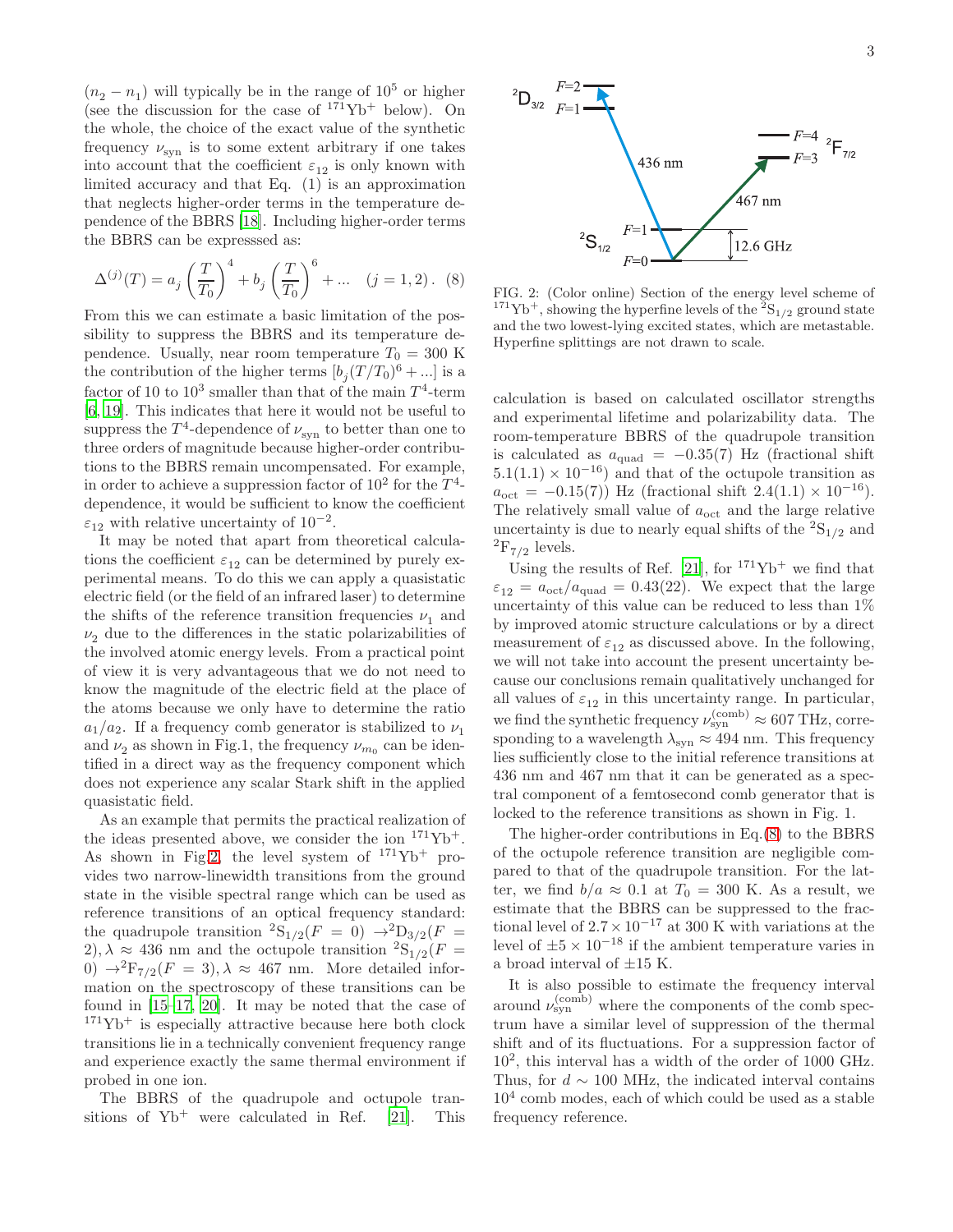Other variants of BBRS-free optical frequency standards at a synthethic frequency can be conceived based on transitions  ${}^{1}S_{0} \rightarrow {}^{3}P_{0}$  in alkaline-earth-like neutral atoms confined in an optical lattice. Consider, for instance, the combination of the reference transitions of strontium ( $\nu_1 \approx 429$  THz,  $\lambda \approx 698$  nm) and ytterbium ( $\nu_2 \approx 518$  THz,  $\lambda \approx 578$  nm). Using the calcu-lations in Ref. [\[22\]](#page-4-20), in this case we obtain  $\varepsilon_{12} \approx 1.69$ and an estimated synthetic frequency  $\nu_{syn}^{(\rm comb)} \approx 648 \text{ THz}$  $(\lambda_{syn} \approx 463$  nm). The technical realization of this variant requires the operation of two lattice-based clocks with different atoms (Sr and Yb) in the same vacuum chamber.

So far we have considered examples where both reference transition frequencies lie in the optical region. However, it is also possible to realize schemes where the high frequency  $\nu_2$  is optical, but the lower frequency  $\nu_1$  corresponds to a fine- or hyperfine-structure splitting so that it lies in the terahertz or microwave range. In contrast to the above example of ion  $Yb^+$ , which seems unique because it provides two optical reference transitions, in this case one can find many appropriate schemes that use a single atomic species. Also the ion  $171\text{Yb}^+$  offers the possibility of using the ground-state hyperfine transition  $F = 0 \rightarrow F = 1$  at  $\nu_1 = 12.6$  GHz (see Fig[.2\)](#page-2-0) as a lowfrequency reference transition. For the combination with the octupole transition  ${}^{2}S_{1/2}(F = 0) \rightarrow {}^{2}F_{7/2}(F = 3)$  at  $\nu_2$ =642 THz, a numerical estimate yields  $\varepsilon_{12} \approx 6.6 \times 10^{-5}$ and a synthetic frequency  $\nu_{syn} = -(\nu_1 - \varepsilon_{12}\nu_2) \approx 30$  GHz. (We expect that our estimate on  $\varepsilon_{12}$  is accurate to  $\pm 20\%$ , but it is not principal for further results.) Here the  $T^6$ -contribution to the BBRS (see Eq.[\(8\)](#page-2-1)) limits the BBRS suppression at the fractional level of  $7.5\times10^{-19}$ at T=300 K with variations of  $\pm 2 \times 10^{-19}$  in the temperature interval of  $300\pm15$  K. However, we should also take into account the shift of the ground-state hyperfine levels ( $\propto T^2$ ) due to the magnetic blackbody radiation field [\[6\]](#page-4-5). The corresponding BBRS of the hyperfine frequency  $F = 0 \rightarrow F = 1$  for <sup>171</sup>Yb<sup>+</sup> is:

$$
\Delta_{\text{magn}}^{(1)}(T) = -1.616 \times 10^{-7} \times \left(\frac{T(K)}{300}\right)^2 \text{ Hz.}
$$
 (9)

For  $\nu_{\rm syn}{=}30$  GHz this shift results in a fractional level of  $5.4\times10^{-18}$  at  $T=300$  K with a variation of  $\pm5\times10^{-19}$  for  $300\pm15$  K. Since the magnetic BBRS contribution can be readily calculated with an accuracy of less than  $1\%$ , it is possible to apply a corresponding correction to  $\nu_{syn}$ with an uncertainty contribution of less than  $10^{-19}$ .

For  $171\text{Yb}^+$  we have thus shown the possibility to create a synthetic-frequency-based atomic clock with a fractional uncertainty contribution due to BBRS of <1.5×10−<sup>18</sup> in a broad interval of 300±15 K. To achieve this, we need to know the coefficient  $\varepsilon_{12}$  with a relative accuracy in the range of 0.1-0.2%. In order to reduce the BBRS uncertainty contribution to less than  $10^{-17}$ , the

value of  $\varepsilon_{12}$  needs only be known with a relative accuracy of  $3\%$ . We also have pointed out that for  $171\text{Yb}^+$  the combination of the octupole optical clock transition with the ground-state hyperfine transition can yield a much better BBRS suppression than the combination of the octupole and quadrupole optical clock transitions. The use of the quadrupole transition yields a lower BBRS suppression because the upper level  ${}^{2}D_{3/2}$  is connected to the  ${}^{2}P_{1/2}$  level by a strong infrared transition at 2.44  $\mu$ m, which produces a relatively large  $T^6$ -contribution to the BBRS. The final comparison of the two options for BBRS suppression should also include detailed estimates on the magnitudes of other systematic uncertainty contributions in the considered experimental setup.

The concept of a synthetic atomic frequency standard based on two reference transitions can also be extended to the case that both reference frequencies  $\nu_{1,2}$  lie in the microwave range. Atomic fountain clocks are based on reference transitions in the microwave range between the ground-state hyperfine sublevels of alkali atoms. For a synthetic atomic fountain frequency standard, for instance the combination <sup>87</sup>Rb ( $\nu_1 \approx 6.8$  GHz) and <sup>133</sup>Cs  $(\nu_2 \approx 9.2 \text{ GHz})$  can be considered. Here, at the synthetic frequency  $(\nu_1 - \varepsilon_{12}\nu_2) \approx 1.9$  GHz it is possible to suppress the fractional BBRS of the individual standards by two orders of magnitude. It is interesting to note that nearly optimal conditions for the efficient suppression of the BBRS are realized in the dual Rb/Cs fountain clock described in Ref. [\[23\]](#page-4-21) because here both reference transitions are exposed to the same thermal environment.

We finally note that the  $171\text{Yb}^+$  optical frequency standard is a very sensitive system for a search for temporal variations of the fine structure constant  $\alpha$  [\[24,](#page-4-22) [25\]](#page-4-23). The frequencies of the quadrupole and octupole reference transitions of  $Yb^+$  have significant contributions from relativistic effects and would undergo changes with different sign in consequence of a change of  $\alpha$ . The synthetic frequency that eliminates the BBRS retains this sensitivity. The  $\alpha$ -dependence of an atomic transition frequency may be expressed generally as  $\nu = \nu_0 + qx$ , where  $x \equiv (\alpha/\alpha_0)^2 - 1$ ,  $\nu_0$  defines the frequency at the present value of the fine structure constant,  $\alpha_0$ , and q quantifies the sensitivity to changes of  $\alpha$  [\[24\]](#page-4-22). The q parameter for the synthetic frequency is simply given by  $q_{syn} = (q_1 - \varepsilon_{12}q_2)/(1 - \varepsilon_{12})$ . For Yb<sup>+</sup>, with q parame-ters as given in Ref. [\[24\]](#page-4-22),  $q_{syn}$  amounts to about -3220 THz. Comparison with the  $Yb^+$  synthetic frequency  $\nu_{\rm syn}^{\rm (comb)} \approx 607$  THz indicates the strong sensitivity. In a test for variations of  $\alpha$ , the synthetic frequency would have to be compared to an "anchor" reference transition with small q value, like the <sup>1</sup>S<sub>0</sub>  $\rightarrow$ <sup>3</sup>P<sub>0</sub> transition in Al<sup>+</sup>.

In conclusion, we have proposed and developed the concept of an atomic frequency standard where the frequency shift due to the ambient blackbody radiation and related fluctuations of the output frequency can be suppressed by one to three orders of magnitude without us